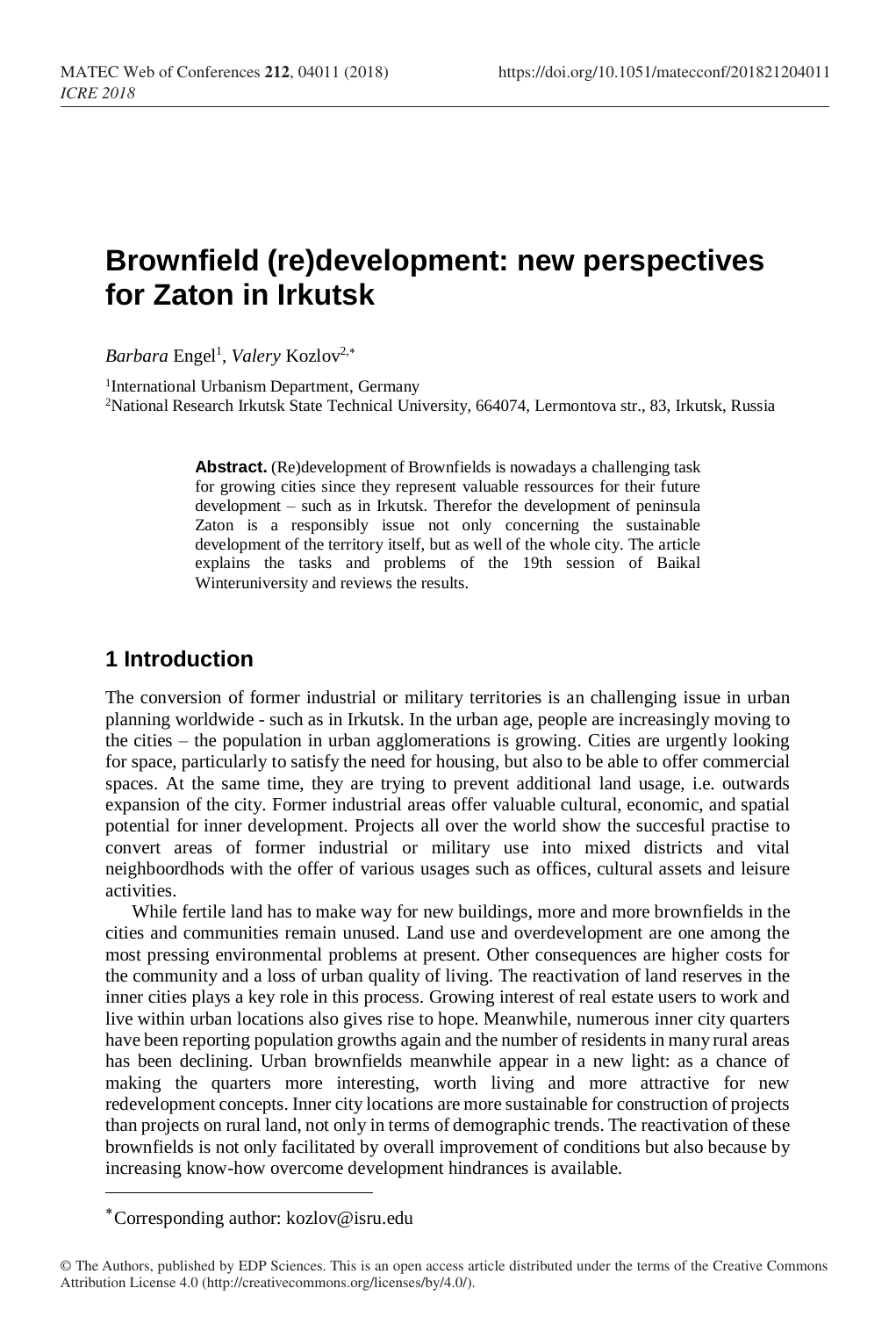#### **2 Materials and Methods**

There are numerous advantages of brownfield redevelopement compared to building new areas on the edge of town, such as the better site quality (centrality, public transport, urban environment, closer location to business partners), lower risk of vacancy due to a broad utilization spectrum, especially when mixed use applied, lower construction cost thanks to available infrastructure, and lower allocated costs because of the utilization of public infrastructure, savings on ecological compensation measures, marketing advantage and longer life cycle of buildings with special flair. However, there are disadvantages and risks e.g. contamination and its handling, the difficulty of engaging different stakeholders, marketing troubles caused by "brownfield" image, sometimes costly or restrictive regulations, e.g. monument protection for existing buildings.

Irkutsk, a city in Eastern Siberia with a population of about 623,000, located 43 miles from Lake Baikal, is a commercial and cultural center of the region. Irkutsk is the administrative centre of Irkutsk Oblast and one of the largest cities in Siberia. Irkutsk is a growing, a scientific and educational city where more than one hundred thousand students study. Also Irkutsk ascribed to the Historical city of Russia and the historic center declared a provisional list of UNESCO World Heritage. [4] Irkutsk located on the watersides of the river Angara and so-called «the gate of Baikal».

After 25 years since dissolution of the Sowjet system, Irkutsk is still a city in transition and therefor undergoing a period of significant changes in its socio-economic and politicaladministrative reorganization, which influences the spatial structure of the city. Bustling construction activities can be observed in the city center as well as on the outskirts. As a result, particularly shops, gastronomic, and service facilities have established themselves in the city center over the last ten years. Buildings as well as entire structures of quarters are currently being rebuilt or altered. The backlog of usage for the former Soviet city is enormous and it can be expected that the requirement for further functional enhancements will persist. The growing motorization primarily, but not exclusively, presents an increasing strain on the city center through transit traffic and greater parking pressure. Noise and exhaust emissions reduce the quality of living and stay, the green courtyards around the wooden houses are blocked by parked cars. Public transportation, consisting of trams, trolley buses, buses, and minibuses, is too ineffective and uncomfortable to provide relief.

Irkutsk is known as the place of exile for leaders of the Decembrist revolt of 1826, which brought European, and particularly French culture – language, music, literature, lifestyle – to the Eastern Siberian city. In common parlance, the city is referred to as the Paris of Siberia. It boasts numerous decorative wooden houses from the 18th and 19th centuries, more than 400 of which are listed buildings. [3] But the city also has an industrial past. In mid 18th century the first small craft producer and small factory, for example, the first brickyard were opened. In 19 th century around 30 mall factories were in use, all located along the river Ushakovka. In the early 20th century the first large factory was built along the Trans-Siberian railway. Since the 1930s industrial construction of the city grew: Mechanical engineering plants, the air plant, brick and concrete plants, tea fabric, plants of food industry were built. In mid 20th century heavy engineering factories, aircraft factory and other large factories were established.

With the end of the Soviet Union, many production plants were closed. In the 1990es, privatization disrupted the industrial lines and cycles in the remaining facilities. All that time the sites were divided up more and more among new owners that started to use them for their own purposes. Industrial production facilities were closing, creating vacant areas waiting for reuse, but in times of uncertain economic prevision, the risk of possible ground pollution is a drawback for their redevelopment. The city owns many former industrial areas which now mainly lie dormant or are used inefficiently, waiting for reuse. Today, these harbor valuable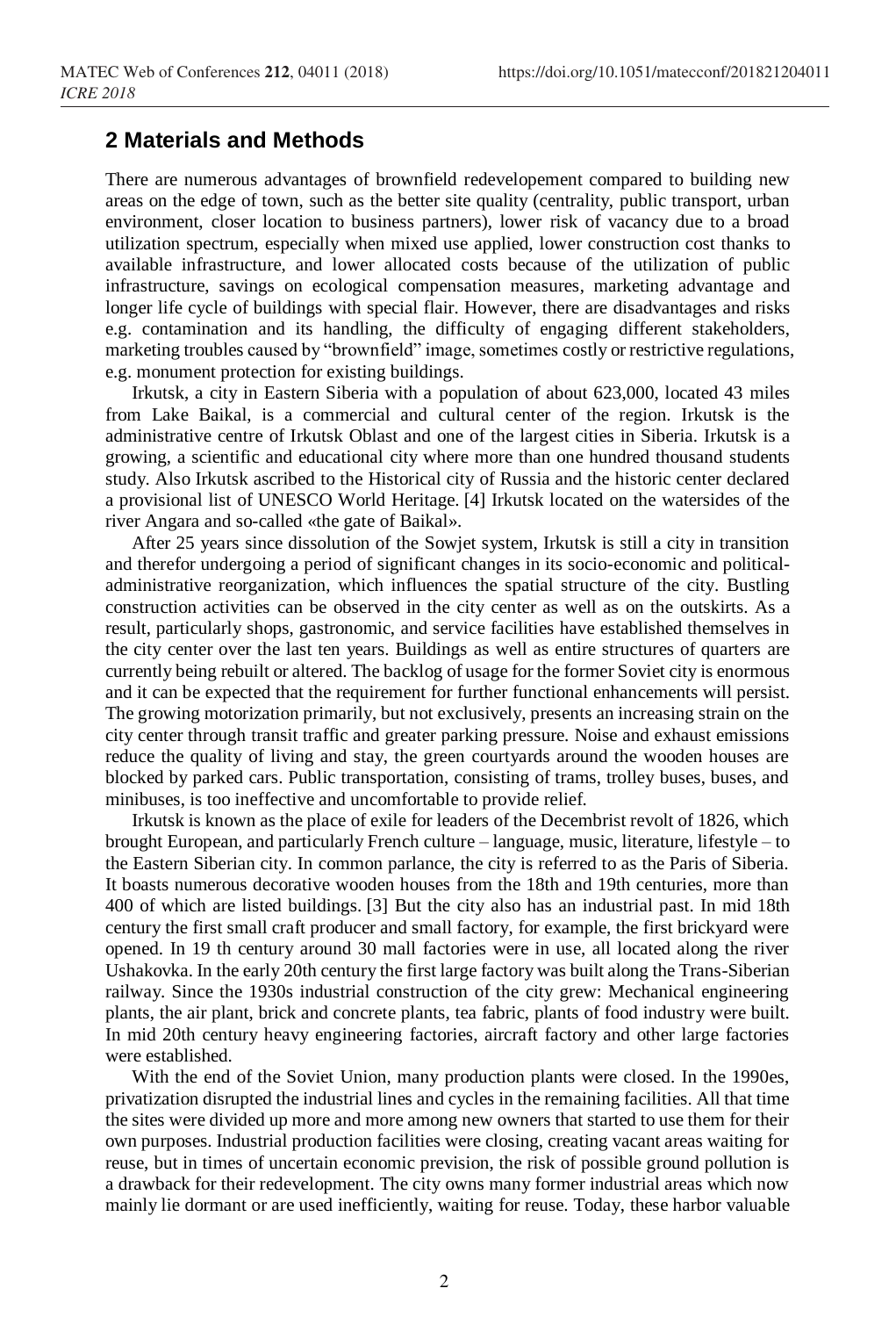resources for future developments. Concepts for a coordinated, social, commercial, and ecological development of the conversion areas in Irkutsk which also take long-term horizons into consideration are still lacking. They frequently display heterogenous usage areas and fragmented constructional structures. Several of these boast special location advantages, since they lie by the water. These include the Zaton peninsula with an area of about 75 hectares, situated by the banks of the Irkut and Angara rivers. A territory with a port and former industrial and storage facilities.

Due to the pressure for growth, it is high time to tackle the planning and development of this area. With its prominent position on the water and near the city center, a new district could be created here in the future with diverse uses, living, service, and recreational facilities – a new address with a special flair that strengthens the profile of the city as a cultural and economic center and makes it attractive as a place of residence. The 19th Baikal Winter University wanted to develop planning strategies and urban concepts for this. Which role can Zaton take on regarding the context of the city as a whole? How can the area be better connected to the surroundings spatially and functionally? The location on the water opens up the possibility of creating attractive recreational facilities and living quarters by the river. As part of the workshop, visions and holistic strategies as well as suggestions for interventions for individually selected locations should be compiled.

Methode Teams. The session of Baikal Winteruniversity in year 2018 brought once more young experts from different countries and various disciplines together. Die Teams wurden so zusammengestellt, dass Personen mit unterschiedlichen Professionen und Erfahrungen zusammenarbeiteten. In jeder Gruppe war mindestens ein erfahrener Student aus dem Bereich Architektur / Städtebau vertreten.

Betreuung. Der Workshop begann mit der Erläuterung der Aufgabenstellung und des Programms und der anschließenden Ortsbegehung. Zu Beginn der ersten Woche gab es einführende Vorträge von lokalen Experten – in der zweiten Woche wurden best-practice-Projekte von internationalen Experten präsentiert. Vier Assistenten waren für die kontinuierliche fachliche Betreuung zuständig und ansprechbar für Fragen. Darüber hinaus gab es zwei Zwischenpräsentationen, bei denen Planer aus Irkutsk und Experten aus anderen Städten Hinweise für die weitere Arbeit gaben. Im Anschluss an die Präsentationsveranstaltungen gab es im Anschluss eine allgemeine Reflektionsrunde sowie sich daran anschließende individuelle Besprechungen mit den Gruppen, um die Kommentare einzuordnen und die weitere Vorgehensweise zu besprechen.

Präsentation und Bewertung. Bei der Abschlusspräsentation wurden die Projekte von den Teams öffentlich vorgestellt und diskutiert. Im Anschluss daran fand – unter Ausschluss der Teams – eine Jurysitzung statt, in der die Arbeiten noch einmal intensive gewürdigt und bewertet wurden. Zunächst wurde von jeweils einem Fachkollegen eine Arbeit mit ihren Vorzügen und Schwächen eingeschätzt – mit Ergänzungen durch die weiteren Experten. Anschließend fanden Wertungsrundgänge statt – nacheinander wurden Arbeiten durch Abstimmung ausgeschlossen. Im Ergebnis wurden zwei erste Plätze vergeben.

Ergebnisse. The outcomes are valuable contributions to the ongoing debate of perspectives of this precious peninsula. All projects are looking carefully at the exisitng structures, in order to enchance the genius loci. All projects are presenting new mobility concepts which are very much needed. All projects present such concepts that aimed not for monofunctional but mixed and vital districts. All projects present strong identites for the today neglegted area. In common all authors very much understand that urban design is not only about defining programms and put buildings on a site, but more over a strategy how to integrate different stakeholders and implement the manifold ideas by developing a "road map" in order to guide a longlasting planing process.

However, the four projects differ – in intrepretation of the site as well as of the whole city of Irkutsk as well in the proposed masterplans, and offer by that a wide range of potentials for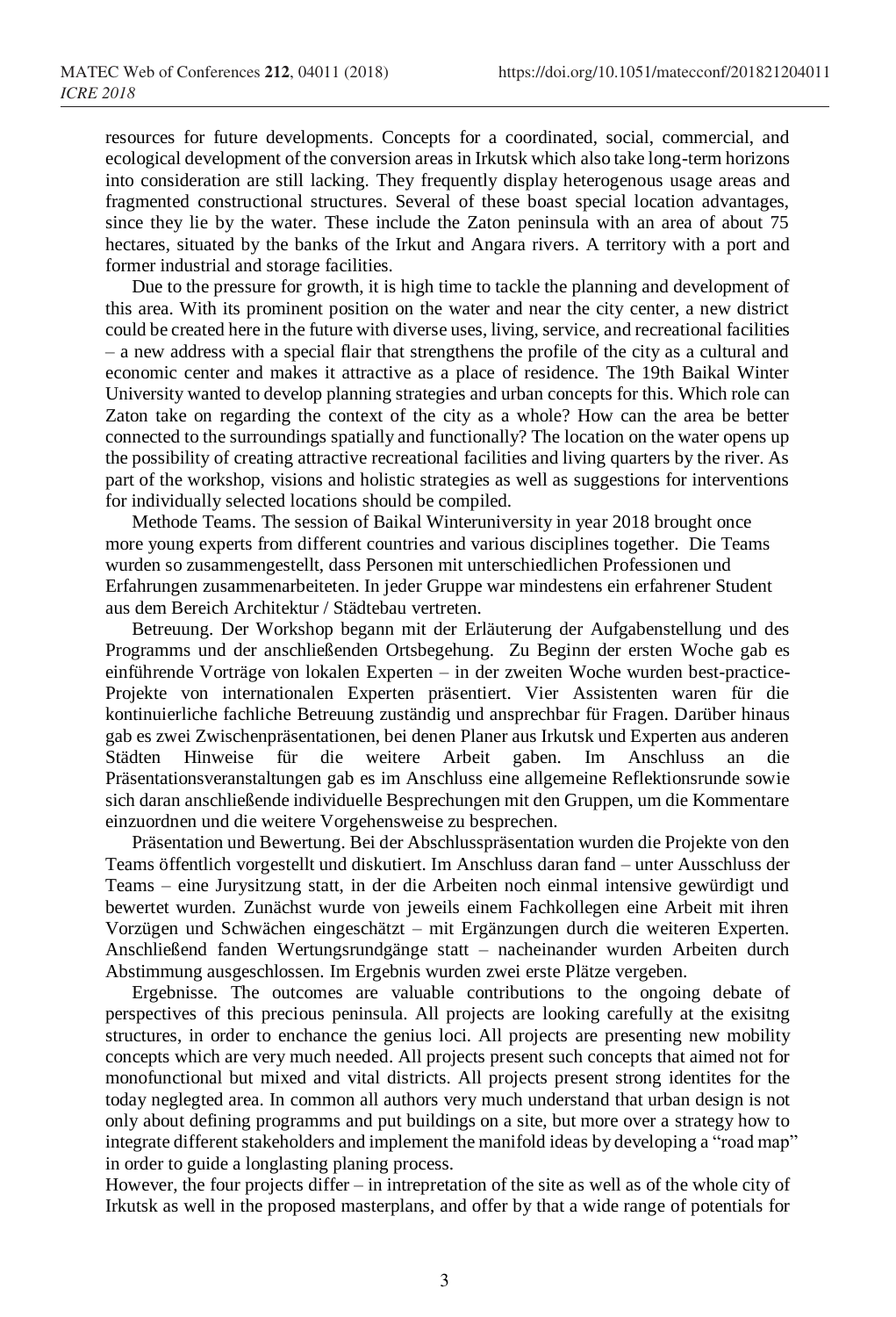future development.

The **Wooden Openinsula** uses the wood as key issue and impulse for the concept and develops a new strong brand for the peninsula The project is based on the existing, howewer hidden treasures – such as the wood, metal and ship industry but a well as social network of the community. Aim is to enhance culture and identity by emphasizing cultural heritage and combining local production and education. In a manifold manner the project presents wood as important heritage and identity of Irkutsk. The proposed building structures shape the Island and frame an urban forest that is used for production as well as for educational and leisure facilities. However grade of density is questionable for this very valuable territory and balance between built frame and open territory is not satisfying. But the urban forest could turn into a unique asset – economicall, ecologically and socially. The urban forests depolloute the ground and contain various functions such as craftsmen ateliers or a botanical garden where endagered flowers of the Baikal region could grow.



**Fig. 1.** Wooden Openinsula.

**Intrazaton** estimates Zaton with its exisiting working places and inhabitants not as a brownfield. Aim and strategy at the same time is to improve the existing features, to create synergies and by implementing specifc new funcitons and buildingngs to developing one wholistic new district: the industrial campus. The authors explain convincingly what a industrial campus could be in the 21st century and how it would contribute to the city: a vibrant body with different mosacis of education and production, stimulatig joint ventures between industries, companies, entrepeneurs, workers, researchers and others. Structural concepts concerning mobility and transport, zoning are as convining as the very detailed worked out strategy of involvement of the different stakeholders which is an important requirement for realizing the concept at all. Unfortunately the masterplan does not reflect the conceptional approach and lacks spatial orientation and clear organisation of neighborhoods.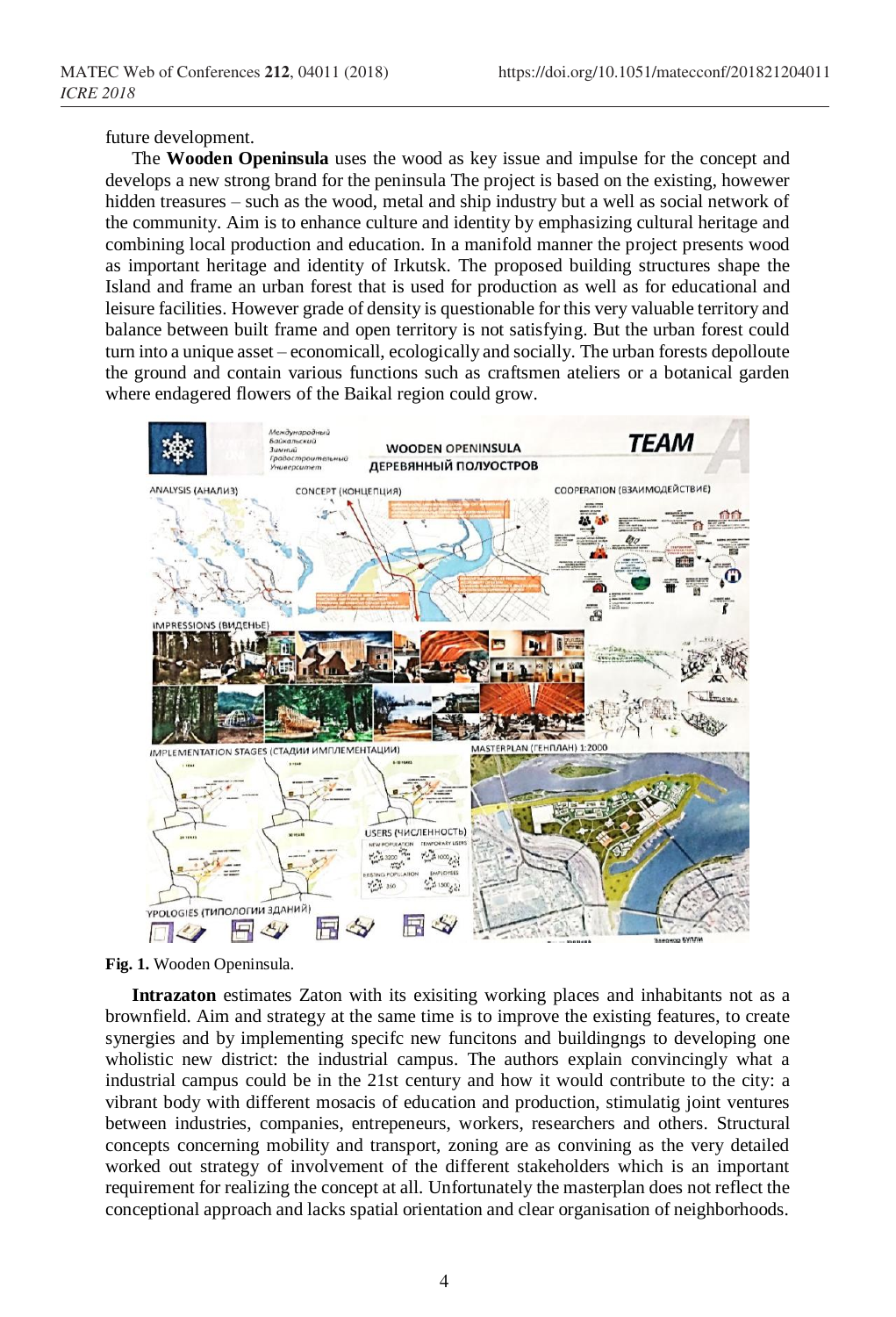Taking very specificly the existing values into account, built as well natural elements, the authors show how to take care of the limited ressources in Irkutsk. The industrial campus by that shows a very sustainable approach in urban planning.



**Fig.2.** Intrazaton.

The **Village of Creativity** points out that the future of cities is very much depending on the ability to attract the so called creative class. [1] Irkutsk, as a cultural center in East Siberia, owns already many cultural and art facilities that is reason for the authors to strenghten this feature. The Village of Creativity presents certain features concerning art, education and production. Part of the master plan is the implementation of a new concert hall as anchor – nice to have, but looking at many problems and huge efforts which would be related to such big investment it should not be seen as key project to get the development of the district stimulated. The project offers attractive alternatives to the private  $car - so$  much needed in Irkutsk – that includes collective parking facilities, enhancement of the public transport network with new bus lines, a new train connection, a cable car and more. The cable car would even be more than a mobility system but as well an asset for the district and the city.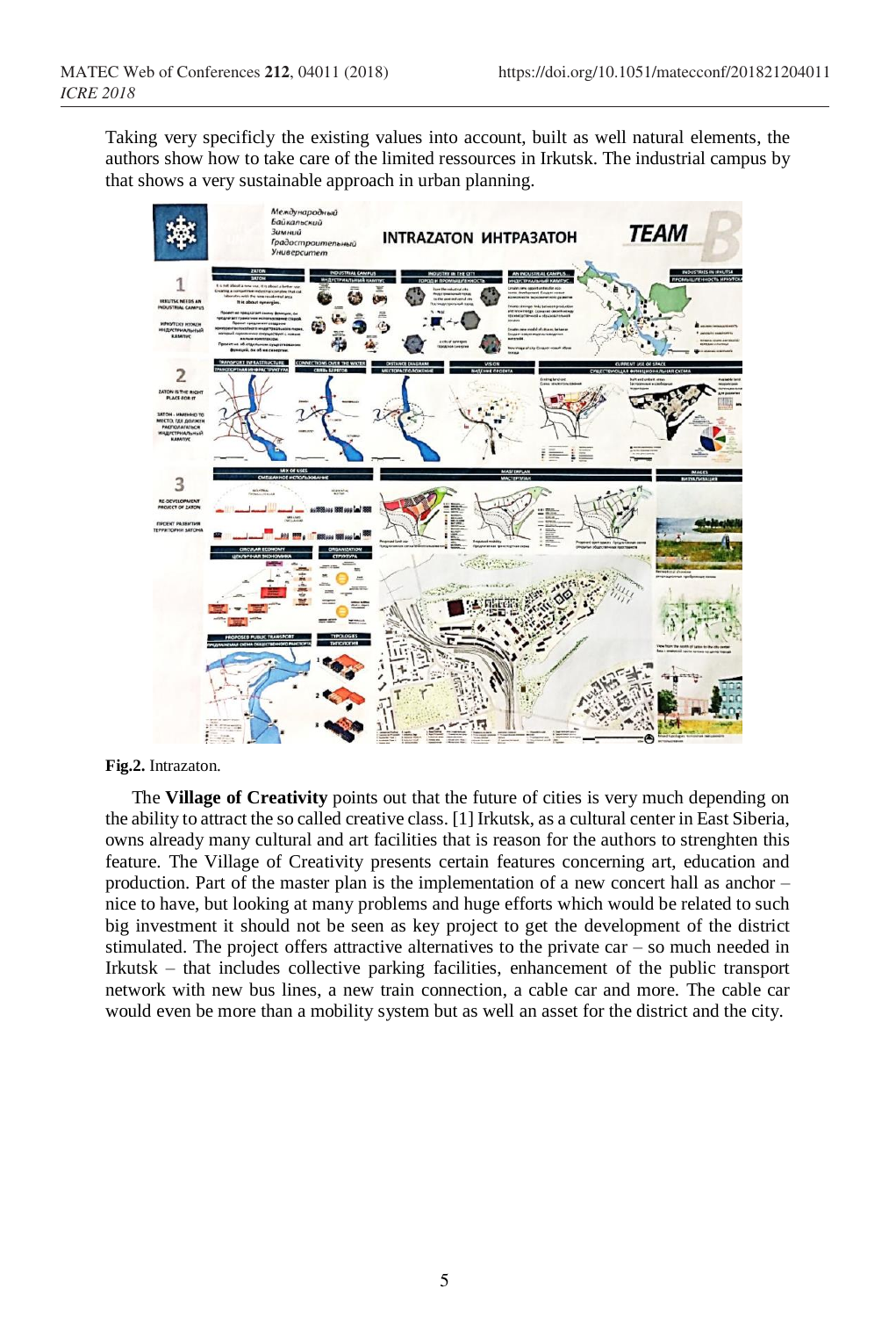

**Fig. 3.** Village of Creativity.

The **CityLabZaton** stands for the urban experiment – to create an urban environment where new types and modes of urban life could be tested. Aim of the project is to strenghten a more polycentric organisation of the city of Irkutsk which does not mean to decrease the importance of the historical center but to enhance the qualities of other districts by giving them more specific functions and identities. In this project new ways of housing, working and leisurement are presented. Student housing could be become a driving catalysator for developing the Zaton district in its experimental character but as well as for the improvement of connecting the area with the surroudning disctricts with their research and teaching institutions. However, the masterplan is not corresponding to the concept – more experimental typologies would habe been appreciated.